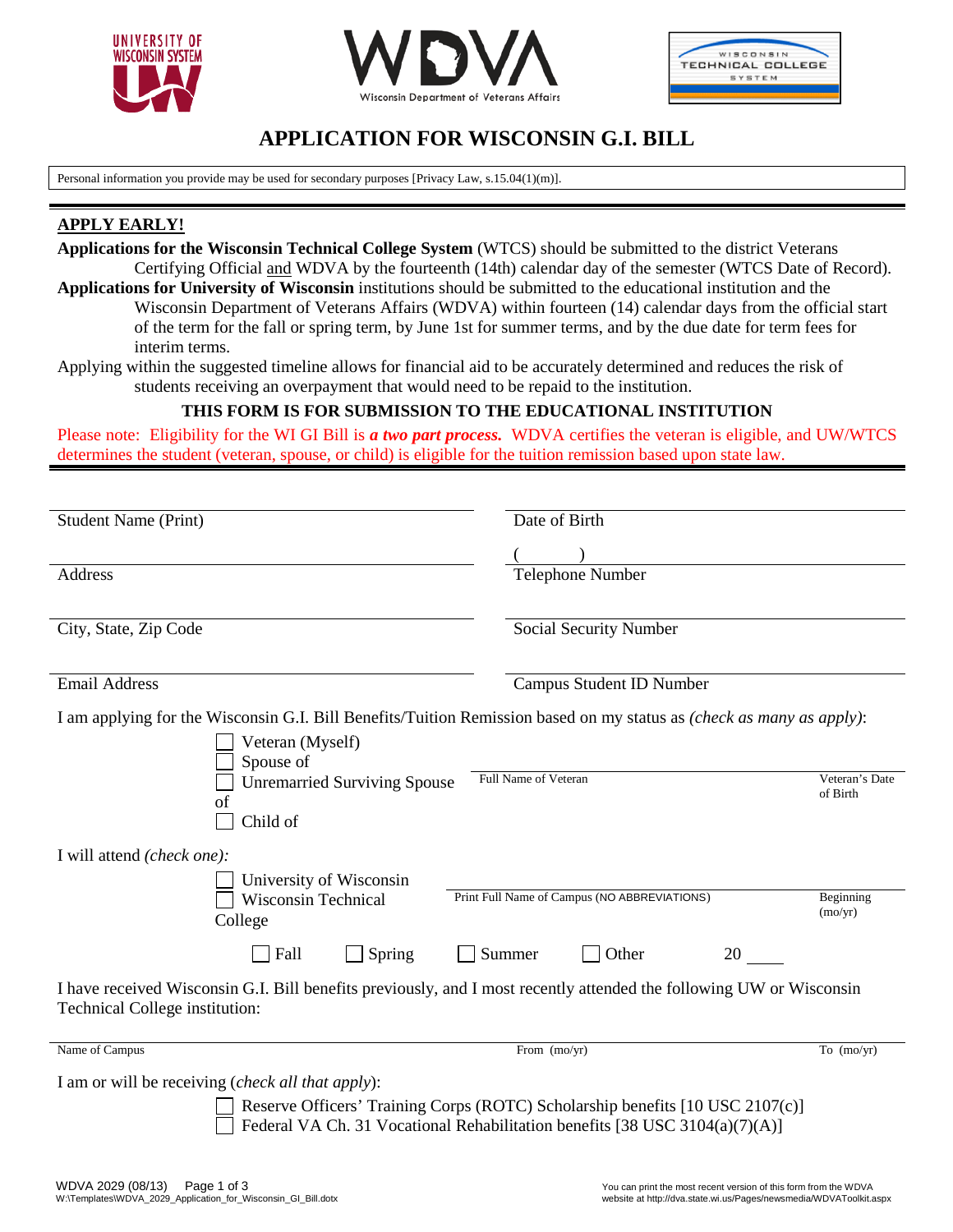#### **YOU MUST CHECK ONE BOX UNDER EACH QUESTION**

| 1. If you plan to use Wisconsin G.I. Bill benefits, please check one and initial:                                                                                                                                                                                                                                                                              |                              |                              |
|----------------------------------------------------------------------------------------------------------------------------------------------------------------------------------------------------------------------------------------------------------------------------------------------------------------------------------------------------------------|------------------------------|------------------------------|
| I declare that I have no active-duty military service following Sept. 10, 2001.<br>*Please do not include basic training, initial job training and drill obligations as active-duty.<br>I declare that I have active-duty military service following Sept. 10, 2001.<br>• I have applied or will apply for federal Post-9/11 G.I. Bill benefits beginning with | <b>Initials of Applicant</b> |                              |
| the indicated semester/term:<br>• I understand that I must provide either my Certificate of Eligibility for federal Post-<br>9/11 G.I. Bill benefits or a federal Post-9/11 G.I. Bill benefits rejection notice from                                                                                                                                           | Semester                     | Year                         |
| the federal VA to my school certifying official within two weeks of receiving it.<br>I declare that I have 12 months or less of a federal military benefit remaining, and I<br>plan to exhaust it before applying for the federal Post-9/11 G.I. Bill in the following                                                                                         |                              | <b>Initials of Applicant</b> |
| semester/term:<br>• I understand that I may only continue to use the Wisconsin G.I. Bill as a veteran if I<br>have 12 or fewer months of federal benefits remaining under Chapter 30, 1606, or                                                                                                                                                                 | Semester                     | Year                         |
| 1607.<br>• I understand that I may only continue to use the Wisconsin G.I. Bill as a child or<br>spouse if I have 12 or fewer months of federal benefits remaining under Chapter 35,<br>1606, or 1607.                                                                                                                                                         | <b>Initials of Applicant</b> |                              |
| • I understand I must provide a copy of my Web Automated Verification of<br>Enrollment (WAVE) report or most current federal VA award letter showing<br>months used and months remaining for Chapter 30, 35, 1606, or 1607 benefits.<br>I declare I have fully exhausted my federal Post-9/11 benefits.                                                        |                              |                              |
| 2. Have you transferred any federal Post-9/11 G.I. Bill benefits to a family member?                                                                                                                                                                                                                                                                           | <b>Initials of Applicant</b> |                              |
| I declare that I have not transferred federal Post-9/11 G.I. Bill benefits to a child or<br>spouse.                                                                                                                                                                                                                                                            |                              | <b>Initials of Applicant</b> |
| I declare that I have transferred federal Post-9/11 G.I. Bill benefits to a child or<br>spouse.                                                                                                                                                                                                                                                                |                              | <b>Initials of Applicant</b> |
| 3. Have any federal Post-9/11 G.I. Bill benefits been transferred to you by a parent or spouse?<br>I declare that my parent or spouse has not transferred federal Post-9/11 G.I. Bill<br>benefits to me.                                                                                                                                                       | <b>Initials of Applicant</b> |                              |
| I declare that my parent or spouse has transferred federal Post-9/11 G.I. Bill benefits<br>to me.<br>• I understand that I must provide either my Certificate of Eligibility for federal Post-<br>9/11 G.I. Bill benefits or a federal Post-9/11 G.I. Bill benefits rejection notice from                                                                      | <b>Initials of Applicant</b> |                              |
| the federal VA to my school certifying official within two weeks of receiving it.<br>ee*<br>6.11                                                                                                                                                                                                                                                               |                              |                              |

#### **My signature below, affirms that I understand and agree to the following:**

- 1. My application for Wisconsin G.I. Bill benefits is not complete until I also request and obtain certification of veteran status from the Wisconsin Department of Veterans Affairs; and
- 2. The Wisconsin Technical College System and the University of Wisconsin System require my social security number for verification by the Wisconsin Higher Educational Aids Board for program eligibility, for federal and state reporting requirements, and for program evaluation purposes; and
- 3. The sharing of information contained in this form and any related information for the purposes of processing my application and implementing this program, with and among UW institutions, WTCS institutions, the Wisconsin Department of Veterans Affairs, and the State of Wisconsin Higher Educational Aids Board.
- 4. Under penalty of law, I further attest that all of the information provided on this and related documents is true and complete to the best of my knowledge. **I agree to inform my school certifying official of any change in the circumstances upon which this application is based before the beginning of the next term/semester.**

Signature of Applicant Date

*Documentation to Submit to the College*